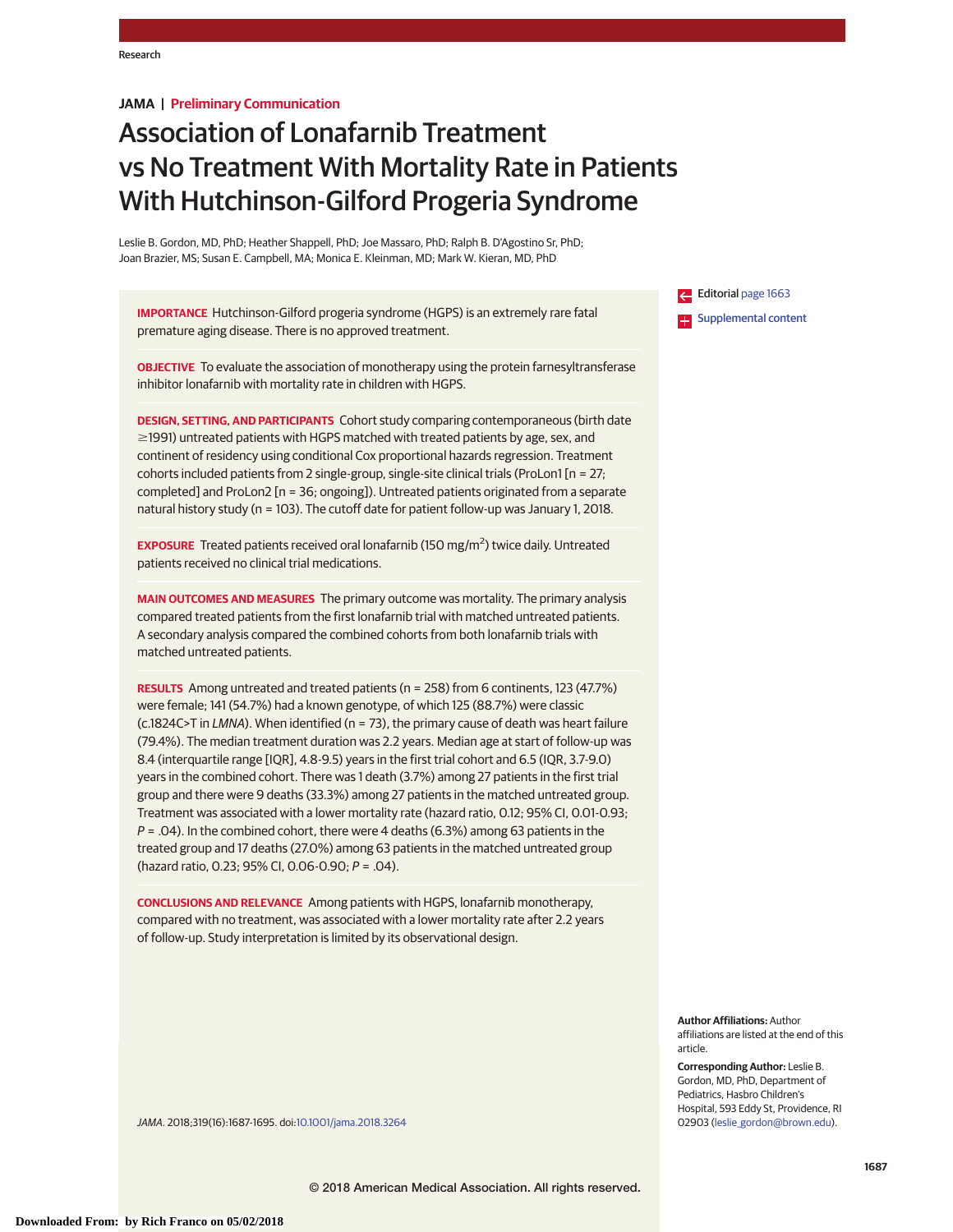utchinson-Gilford progeria syndrome (HGPS) is an ex-<br>tremely rare, fatal, autosomal dominant segmental pre-<br>mature aging disease,<sup>1</sup> with an estimated incidence of<br>1 per 4 million births<sup>2</sup> and a prevalence of 1 in 20 mill tremely rare, fatal, autosomal dominant segmental pre-1 per 4 million births<sup>2</sup> and a prevalence of 1 in 20 million living individuals.3 It has no sex, ethnic, or regional predisposition. Morbidity includes failure to thrive, generalized lipodystrophy, alopecia, bone dysplasia, and progressive atherosclerosis leading to cardiac disease and stroke.<sup>1</sup> There are no established biochemical biomarkers that predict clinical benefit in HGPS. Neither serum cholesterol nor high-sensitivity C-reactive protein levels are elevated in this disease.4 Mortality is caused primarily by heart failure at a mean age of 14.6 years.<sup>5</sup>

Hutchinson-Gilford progeria syndrome is caused by single base pathogenic variants in the *LMNA* gene<sup>6,7</sup> that activate a cryptic splice site and result in the production of a farnesylated mutant lamin A protein called progerin (Figure 1).<sup>7</sup> Lamin A, an inner nuclear membrane protein, is crucial to many cellular functions.<sup>8</sup> Persistent farnesylation of the mutant protein<sup>7</sup> causes it to intercalate into the inner nuclear membrane, where it accumulates and exerts damage to cells as they age.<sup>9</sup> Preclinical studies with protein farnesyltransferase inhibitors have yielded improved disease phenotypes.10

No drugs are approved for the treatment of HGPS. Two phase 2single-group treatment trialshave evaluatedmonotherapywith the farnesyltransferase inhibitor lonafarnib. In treatment trial 1 (ProLon1), lonafarnib was well tolerated.<sup>11</sup> Rate of weight gain, arterial pulse wave velocity, carotid artery echodensity, skeletal rigidity, and sensorineural hearing were improved. Preliminary evidence of decreased rates of strokes, headaches, and seizures was also reported.<sup>12</sup> Lipodystrophy, skin features, alopecia, and joint contractures were unaffected, underscoring that lonafarnib treats some aspects of disease but is not a cure for HGPS.<sup>11</sup> Treatment trial 2 (ProLon2) has completed accrual and is ongoing [\(https://clinicaltrials.gov/show/NCT000916747\)](https://clinicaltrials.gov/show/NCT000916747). Neither trial has evaluated mortality as an outcome measure. The current study assessed the association between lonafarnib monotherapy and mortality rate compared with no treatment.

# Methods

## General Study Design and Approvals

This observational cohort study compared treated patientswith contemporaneous untreated participants. The study was approved by the institutional review board of Rhode Island Hospital, Providence. Data were compiled at the Brown bx-University Center for Gerontology and Healthcare Research, Providence, Rhode Island (L.B.G., J.B., and S.E.C.), and data analysis was performed at Boston University (H.S., J.M., and R.B.D.). Some data were obtained through a Data Use Agreement among The Progeria Research Foundation, Rhode Island Hospital, and Brown University, for which patient consent was not required, as approved by the institutional review board. Patients in the full natural history cohort were born between 1876 and 2015. The earliest patient observation for both the treated cohorts and the untreated contemporaneous controls used in treatment mortality analyses was in 1991. The study data inclusion cutoff date was January 1, 2018.

## **Key Points**

**Question** Is treatment with the protein farnesyltransferase inhibitor lonafarnib associated with a lower mortality rate among children with the rare, fatal premature aging disease Hutchinson-Gilford progeria syndrome?

**Findings** In this cohort study of 27 treated patients with Hutchinson-Gilford progeria syndrome compared with a pool of 103 contemporaneous untreated patients, treatment with lonafarnib monotherapy compared with no treatment was associated with a significantly lower mortality rate (3.7% vs 33.3%) after a median of 2.2 years of follow-up.

**Meaning** This preliminary study suggests that treatment with lonafarnib may have therapeutic benefit for children with Hutchinson-Gilford progeria syndrome, but the findings are limited by its observational design.

#### **Participants**

Study patients and their associated data were identified using The Progeria Research Foundation International Registry, Diagnostics Program, and Medical and Research Database as well as published scientific andnews articles and publicly available databases (Figure 2).<sup>13-15</sup> Of 258 total patients in the complete natural history cohort, 211 were identified from the Progeria Research Foundation International Registry. Among these 211 patients, some inclusion data from other Progeria Research Foundation programs were also used in 42 patients and some inclusion data from public data sources were also used in 37 patients. Forty-seven patients' study inclusion information was derived purely from scientific publications.When applicable, consent was obtained in the language of the participant. Minimum inclusion criteria were HGPS phenotype confirmation by study investigators and information on living age or age at death. Hutchinson-Gilford progeria syndrome has a highly consistent phenotype that can be reliably differentiated from non–progerin-producing progeroid laminopathies using pathognomonic physical findings.<sup>16</sup> Although exclusion of non–progerin-producing laminopathies is reliably accomplished using phenotype in the absence of genotype,<sup>16</sup> instances in which the splicing mutation yields very low levels of progerin result in a clinically different phenotype, which is not categorized as HGPS.17,18 Such patientswere excluded from the analysis. Additional data collected included sex, country of origin, cause of death, and genotype, when available.

Untreated patients received no clinical trial medications. The treated cohort was derived from the 2 treatment trials, conducted at Boston Children's Hospital, where lonafarnib (Merck) monotherapy was administered to children with HGPS (Figure 2). Trial participants had not previously been enrolled in any clinical treatment trial and had not received HGPS-specific medications. Treated and matched untreated patient dates of birth were 1991-2004 in treatment trial 1 and 1997-2014 in treatment trial 2.

# **Treatment**

Selection bias for trial inclusion was minimized because inclusionwas facilitated for all identified patients, including those who eventually enrolled and those who did not. Facilitation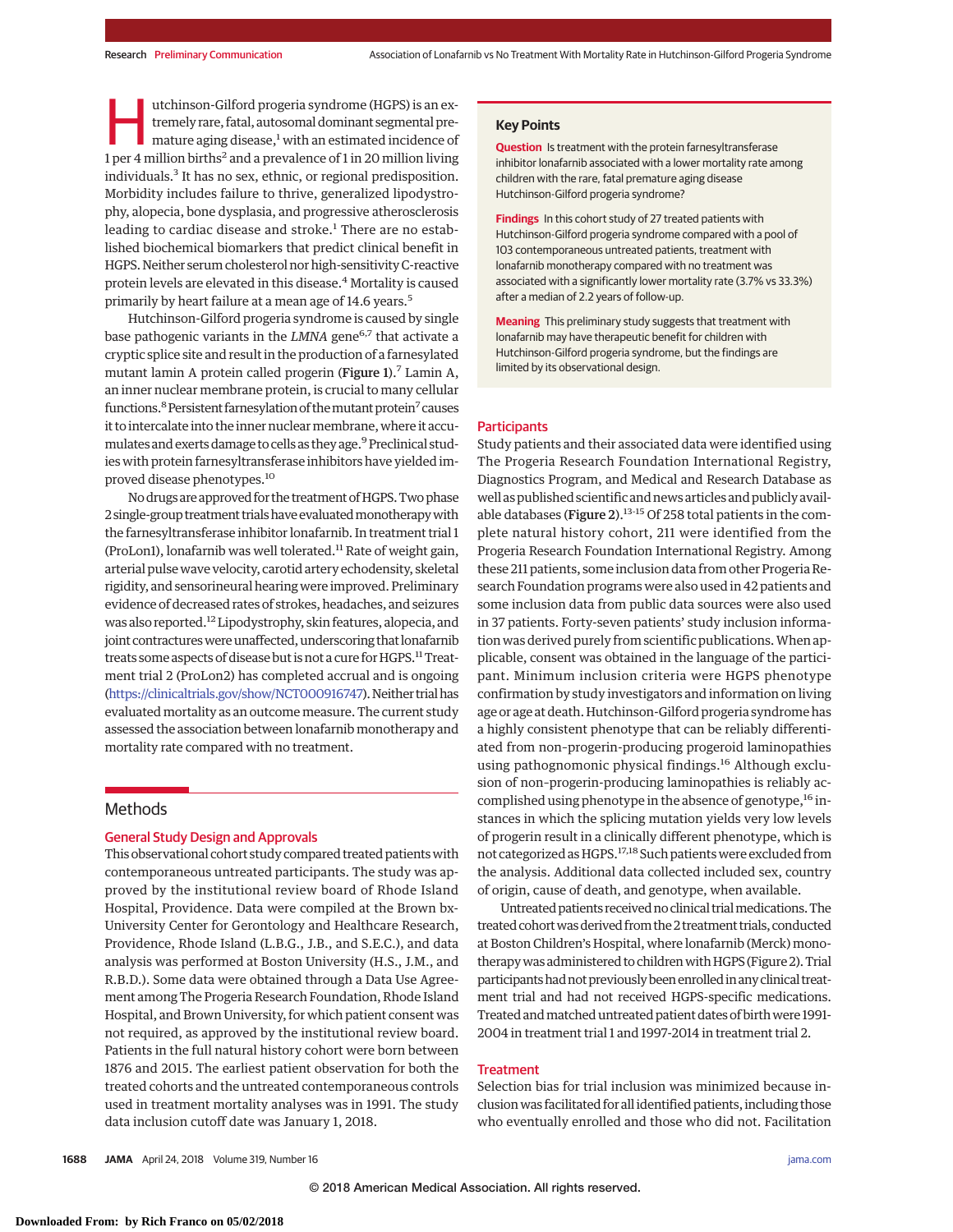

Panel A: A prelamin polypeptide chain with its C-terminal −CAAX box, representing cysteine (C), aliphatic amino acids (AA), and any amino acid (X). The α-helical rod domain is divided into segments to assist in displaying the progerin defect. Posttranslational processing consists of 4 steps: (1) A farnesyl group is attached to the cysteine residue of the −CAAX box by farnesyltransferase; (2) the last 3 residues are proteolytically cleaved by the zinc metalloprotease Zmpste24 or by Ras-converting enzyme (RCE1); (3) carboxymethylation by isoprenylcysteine carboxyl methyltransferase (ICMT); and (4) the terminal 15 C-terminal residues, including the

farnesylated and carboxymethylated cysteine, are cleaved off by Zmpste24. Panel B: Representative progerin-expressing cell type (fibroblasts) demonstrating (left) lamin A associated with the inner nuclear membrane in a normal cell, (center) reduced lamin A and presence of farnesylated progerin in a Hutchinson-Gilford progeria syndrome (HGPS) cell, and (right) decreased progerin with appearance of nonfarnesylated preprogerin in a lonafarnib-treated HGPS cell. Progerin affects every level of cellular function; major progerin-associated cellular effects are listed in the box.

included access to logistical assistance, no-cost availability of genetic testing, interpreters, and coverage of trial-related expenses for travel, lodging, research testing, and medications.

Treatment trial 1 was initiated in 2007 and completed in 2010.<sup>11</sup> Lonafarnib was administered every  $12 (+ 2)$  hours orally at 115 mg/m<sup>2</sup> for 4 months and then escalated to 150 mg/m<sup>2</sup> for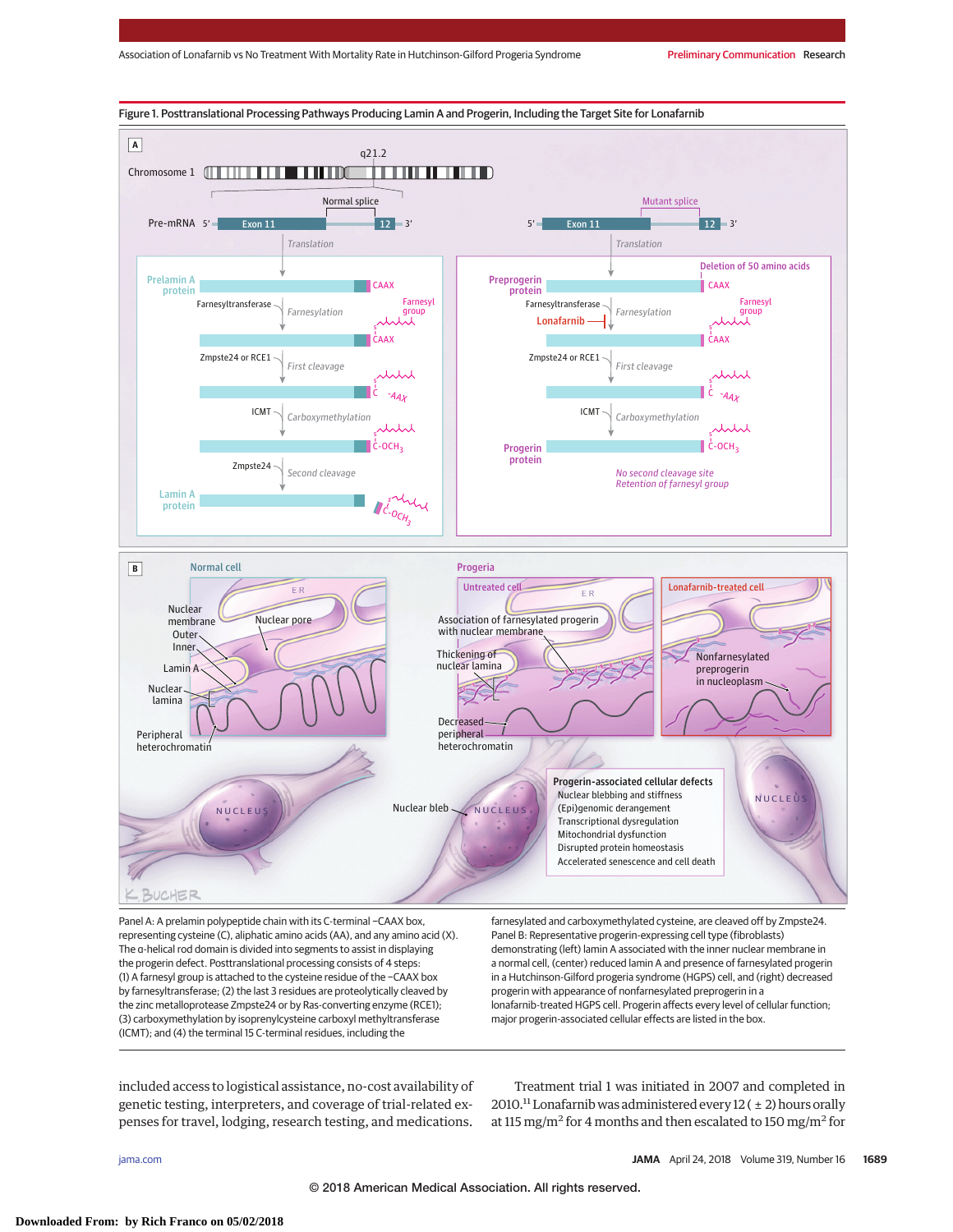#### Figure 2. Flow of Patients Through the Study





Two hundred fifty-eight patients were used to construct the untreated natural history analysis (panel A). Of these, 87 patients were both contemporaneous with the treatment trial patients and not included in a treatment trial at any time. To compare mortality rates among treated vs untreated patients, random matching was performed whereby (panel B) 27 patients from treatment trial 1, 63 patients from treatment trial 1 plus treatment trial 2, and 36 patients from treatment trial 2 were randomly matched on age, sex, and continent of residency in 3 separate analyses.

- <sup>a</sup> These are the treated patients used in treatment trial 1–treated vs matched untreated comparison of mortality rates.
- **b** These are the treated patients used in the treatment trial 2–treated vs matched untreated comparison of mortality rates.

the trial duration. Toxic effects included mild diarrhea, fatigue, nausea, vomiting, anorexia, and liver function and hemoglobin abnormalities, all of which generally improved with time. Treatment trial 2 was initiated in 2013 as a lonafarnib monotherapy extension of a completed 3-drug combination therapy trial.<sup>19</sup> Oral lonafarnib dosing was 150 mg/m2 throughout.

# **Outcomes**

The primary study outcome was all-cause mortality. First, in a natural history study, all-cause mortality was assessed in untreated children. Second, mortality was compared between untreated and lonafarnib-treated children enrolled in treatment trial 1. A secondary analysis compared mortality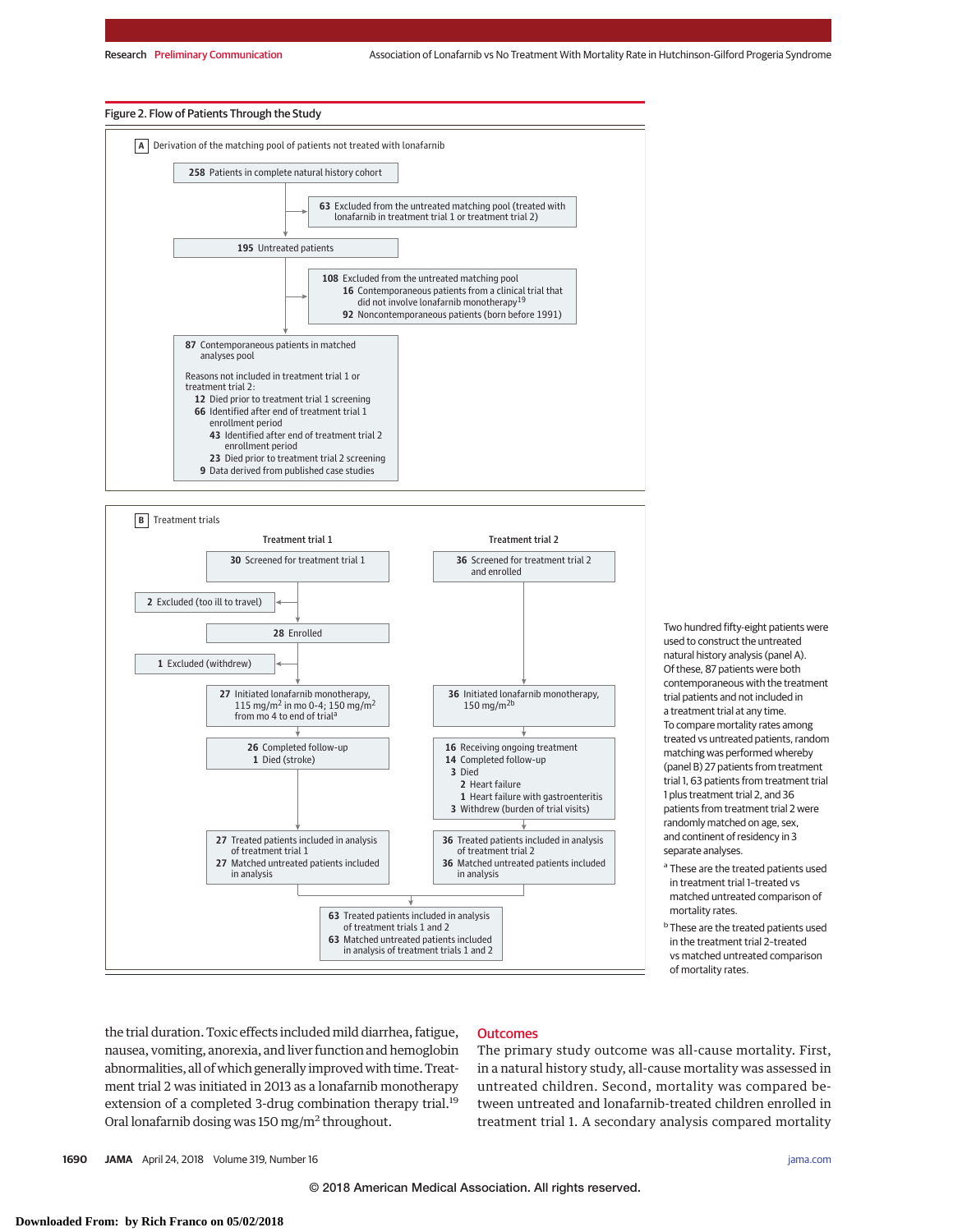between untreated children and children enrolled in both trials combined. A post hoc secondary analysis compared mortality between untreated children and participants in the ongoing second treatment trial. Cause of death was also assessed.

# Statistical Analysis

Demographic characteristics are reported using counts with percentages for dichotomous outcomes and using means with standard deviations and medians with interquartile ranges (IQRs) for continuous outcomes.

To estimate survival age for untreated children with HGPS, a Kaplan-Meier survival curvewas generated (follow-up started at birth) with the full untreated cohort plus treatment trial participants censored at the time of treatment initiation. Untreated patients who were living at the start of data analysis and patients from a published report who were living at the time of the report but then lost to follow-up were censored at the time of last known age.

Comparisons of Kaplan-Meier survival curves between subgroups were performed for (1) male vs female patients; (2) all patients with dates of birth before 1991 vs during or after 1991; and (3) patients with genetic diagnoses vs unknown progerin-producing *LMNA* mutation information. The first 2 subgroup analyses were performed with the full untreated cohort plus treatment trial participants censored at the time of treatment initiation. For the subgroup analysis of known vs unknown genetic diagnoses, treatment trial patients were excluded to avoid inherent bias because 100% of trial patients had known genetic information (a trial inclusion criterion) compared with 40.5% of untreated patients.

To compare mortality rates among children treated in treatment trial 1 vs among untreated children, treated children were first matched to untreated children by age, sex, and continent of residency to control for potential confounding. For every treated patient, all untreated patients of the same sex and from the same continent of residency who were alive at the age when the treated patient began lonafarnib were identified. From this group of untreatedpatients,1was randomlyselectedandusedas thematched untreated patient in the analysis; that patient was then no longer available for matching. Follow-up began at the age at treatment initiation for the treated patient in the matched pair. This is similar to the matched design approach discussed by Li et al.<sup>20</sup>

Kaplan-Meier mortality estimates for treated and untreated matched groups are presented. Unadjusted Cox proportional hazards regression, conditioned on the matched pair, was used to compare treated anduntreatedmatched groups onmortality rate aftermatching and was used to calculate unadjusted hazard ratios (HRs) and their 2-sided 95% confidence intervals formortality in treated vs untreated patients. Treated patients who were living at completion of the first treatment trial were censored at that time (2-2.5 years following treatment initiation). When the treated patient in a matched pair was censored, his/her untreated match was censored at the same length of follow-up. If any patient in the matched pair was lost to follow-up, the correspondingmatch was censored at the same follow-up time, and logistic regression multiple imputation was used to impute death status at the end of follow-up for both patients in thematched pair prior to carrying out Cox regression.<sup>21</sup> The logistic regression imputation model included sex, continent of residency, age at start of follow-up, and treatment status (treated or untreated) as predictors. Ten data sets were imputed, and the conditional unadjusted Cox regression was used to compare treated vs untreated patients on mortality within each imputed data set. The 10 treatment βcoefficients and their standard errorswerecombined across the 10 imputed data sets using the method described by Rubin<sup>21</sup> to create 1overall treatment βcoefficient and standard errors.These were used to generate the overall*P*value assessing treatment effect and the confidence interval of the β coefficient. The confidence interval and β coefficient were then exponentiated to create the HR and 2-sided 95% confidence interval for treated vs untreated patients. The proportional hazards assumption was assessedwithin each imputed data set using the Kolmogorov-type supremum test (and the proportional hazards assumption was always met with a nonsignificant *P*≥.20).

Two secondary analyses were performed. The first was prespecified and compared survival among participants from both trials combined with a 1-to-1 matched set of untreated children. Once matching was complete, multiply imputed unadjusted conditional Cox proportional hazards regressions were performed for each study separately, and the final imputed treatment β coefficient and standard error from each study were combined using a random-effects meta-analysis. A post hoc secondary analysis was carried out in participants from treatment trial 2 in the same manner as participants in treatment trial 1; follow-up of patients in treatment trial 2 is not complete and these results are preliminary. In all cases, the proportional hazards assumption was always met (*P* > .20).

Sensitivity analyses were conducted by repeating the above described analyses but removing or censoring patients with confounding factors. Specifically, 2 patients who intended to enroll in treatment trial 1 but could not because of health issues were omitted from the untreated group; and 1 patient in the treated group in treatment trial 1 who received clinical care at the trial hospital site was censored at age 18.4 years when care was administered.

Statistical analyses were carried out using SAS software, version 9.4 (SAS Institute Inc). *P* values were 2-sided and deemed significant at *P*<.05.

# Results

# Patient Characteristics

Characteristics of the patient groups are presented in the Table. All participants were positive for the HGPS phenotype. All known mutations were progerin producing. The untreated group  $(n = 195)$  consisted of 179 patients who never received treatment in a clinical trial plus pretreatment follow-up data from 16 patients who received treatment in a clinical trial not involving lonafarnib monotherapy.<sup>19</sup> The untreated group was 47.7% female, and continent of origin in descending frequency was North America, Asia, Europe, South America, Africa, and Australia; the genotypewas known for 79 untreated patients (40.5%). The lonafarnib-treated group (100% of clinical trial patients; n = 63) was born in 1991 or later and was 47.6% female (n = 30). The median age at start of treatment was 6.5 (IQR, 3.7-9.0) years; continent of origin in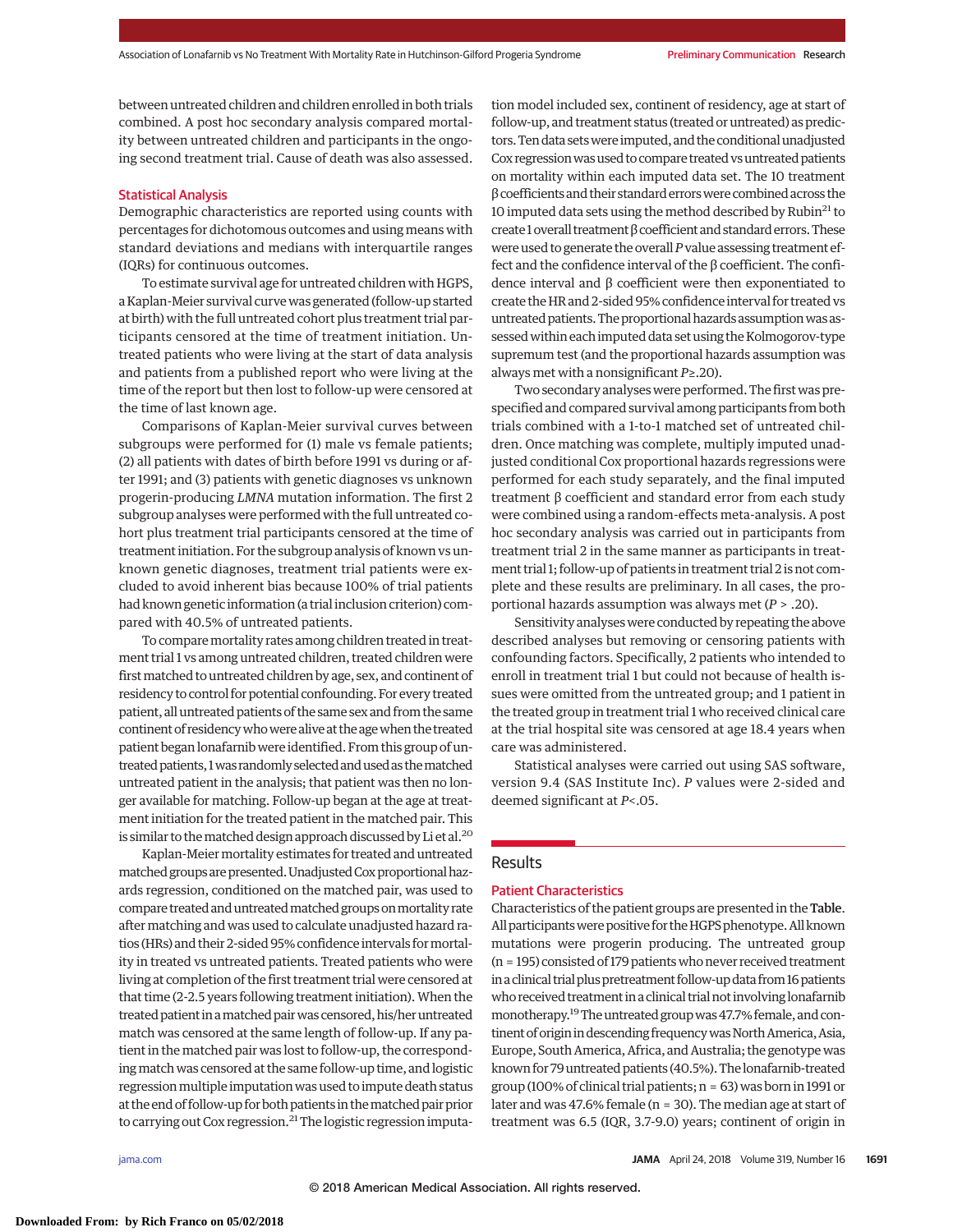| Table. Patient Characteristics                                                                                                                                                                                                                                                                                                                                                                                                                                                                                                                        |                                             |                            |                                 |                                                                 |                                            |                                                                                                                                                                                                                                                                                                                                                                                                                                                                            |                                                                      |                                                                                |
|-------------------------------------------------------------------------------------------------------------------------------------------------------------------------------------------------------------------------------------------------------------------------------------------------------------------------------------------------------------------------------------------------------------------------------------------------------------------------------------------------------------------------------------------------------|---------------------------------------------|----------------------------|---------------------------------|-----------------------------------------------------------------|--------------------------------------------|----------------------------------------------------------------------------------------------------------------------------------------------------------------------------------------------------------------------------------------------------------------------------------------------------------------------------------------------------------------------------------------------------------------------------------------------------------------------------|----------------------------------------------------------------------|--------------------------------------------------------------------------------|
|                                                                                                                                                                                                                                                                                                                                                                                                                                                                                                                                                       | No. (%) <sup>a</sup>                        |                            |                                 |                                                                 |                                            |                                                                                                                                                                                                                                                                                                                                                                                                                                                                            |                                                                      |                                                                                |
| Characteristics                                                                                                                                                                                                                                                                                                                                                                                                                                                                                                                                       | History Cohort<br>(n = 258)<br>Full Natural | Untreated<br>$(n = 195)^b$ | Treatment Trial 1<br>$(n = 27)$ | for Treatment Trial 1<br><b>Matched Untreated</b><br>$(n = 27)$ | Treatment Trial 2<br>$(n = 36)$            | for Treatment Trial 2<br>Matched Untreated<br>$(n = 36)$                                                                                                                                                                                                                                                                                                                                                                                                                   | Treatment Trial 1+<br>$\sim$<br><b>Treatment Trial</b><br>$(n = 63)$ | for Treatment Trial 1+<br>Matched Untreated<br>Treatment Trial 2<br>$(n = 63)$ |
| Female                                                                                                                                                                                                                                                                                                                                                                                                                                                                                                                                                | 123 (47.7)                                  | 93 (47.7)                  | 16(59.3)                        | 16 (59.3)                                                       | 14 (38.9)                                  | 14 (38.9)                                                                                                                                                                                                                                                                                                                                                                                                                                                                  | 30(47.6)                                                             | 30 (47.6)                                                                      |
| Male                                                                                                                                                                                                                                                                                                                                                                                                                                                                                                                                                  | 135 (52.3)                                  | 102(52.3)                  | 11 (40.7)                       | 11 (40.7)                                                       | 22 (61.1)                                  | 22 (61.1)                                                                                                                                                                                                                                                                                                                                                                                                                                                                  | 33 (52.4)                                                            | 33 (52.4)                                                                      |
| Age at start of follow-up<br>in treated vs untreated<br>comparisons, y                                                                                                                                                                                                                                                                                                                                                                                                                                                                                |                                             |                            |                                 |                                                                 |                                            |                                                                                                                                                                                                                                                                                                                                                                                                                                                                            |                                                                      |                                                                                |
| Mean(SD)                                                                                                                                                                                                                                                                                                                                                                                                                                                                                                                                              | $\mathsf{NA}^\mathsf{c}$                    | $NA^c$                     | 7.6(3.2)                        | 7.6(3.2)                                                        | 6.4(4.0)                                   | 6.4(4.0)                                                                                                                                                                                                                                                                                                                                                                                                                                                                   | 6.9(3.7)                                                             | 6.9(3.7)                                                                       |
| Median (IQR)                                                                                                                                                                                                                                                                                                                                                                                                                                                                                                                                          | NA <sup>c</sup>                             | NA <sup>c</sup>            | $8.4(4.8-9.5)$                  | $8.4(4.8-9.5)$                                                  | $5.2(3.6-8.4)$                             | $5.2(3.6-8.4)$                                                                                                                                                                                                                                                                                                                                                                                                                                                             | $6.5(3.7-9.0)$                                                       | $6.5(3.7-9.0)$                                                                 |
| Born 21991 <sup>d</sup>                                                                                                                                                                                                                                                                                                                                                                                                                                                                                                                               | 166 (64.3)                                  | 103 (52.8)                 | 27 (100.0)                      | 27 (100.0)                                                      | 36 (100.0)                                 | 36 (100.0)                                                                                                                                                                                                                                                                                                                                                                                                                                                                 | 63 (100.0)                                                           | 63 (100.0)                                                                     |
| Known genotype                                                                                                                                                                                                                                                                                                                                                                                                                                                                                                                                        | 141 (54.7)                                  | 79 (40.5)                  | 27 (100.0)                      | 13 (48.1)                                                       | 36 (100)                                   | 19 (52.8)                                                                                                                                                                                                                                                                                                                                                                                                                                                                  | 62(98.4)                                                             | 34 (54.0)                                                                      |
| Mutation <sup>d</sup>                                                                                                                                                                                                                                                                                                                                                                                                                                                                                                                                 |                                             |                            |                                 |                                                                 |                                            |                                                                                                                                                                                                                                                                                                                                                                                                                                                                            |                                                                      |                                                                                |
| c.1824C>T; p.G608G                                                                                                                                                                                                                                                                                                                                                                                                                                                                                                                                    | 125 (88.6)                                  | 66 (83.5)                  | 26 (96.3)                       | 13 (100.0)                                                      | 33 (94.3)                                  | 17 (89.5)                                                                                                                                                                                                                                                                                                                                                                                                                                                                  | 59 (95.2)                                                            | 28 (82.4)                                                                      |
| c.1822G>A, p.G608S                                                                                                                                                                                                                                                                                                                                                                                                                                                                                                                                    | 5(3.5)                                      | 4(5.1)                     | 1(3.7)                          | $\circ$                                                         | $\circ$                                    | $\circ$                                                                                                                                                                                                                                                                                                                                                                                                                                                                    | 1(1.6)                                                               | 1(2.9)                                                                         |
| Intron 11, c.1968+1G>C                                                                                                                                                                                                                                                                                                                                                                                                                                                                                                                                | 2(1.4)                                      | 2(2.5)                     | $\circ$                         | $\circ$                                                         | $\circ$                                    | $\circ$                                                                                                                                                                                                                                                                                                                                                                                                                                                                    | $\circ$                                                              | $\circ$                                                                        |
| Intron 11, c.1968+1G>A                                                                                                                                                                                                                                                                                                                                                                                                                                                                                                                                | 5(3.5)                                      | 4(5.1)                     | $\circ$                         | $\circ$                                                         | 1(2.9)                                     | 1(5.3)                                                                                                                                                                                                                                                                                                                                                                                                                                                                     | 1(1.6)                                                               | 3(8.8)                                                                         |
| Intron 11, c.1968+2T>A                                                                                                                                                                                                                                                                                                                                                                                                                                                                                                                                | 2(1.4)                                      | 1(1.3)                     | $\circ$                         | $\circ$                                                         | 1(2.9)                                     | $\circ$                                                                                                                                                                                                                                                                                                                                                                                                                                                                    | 1(1.6)                                                               | 1(2.9)                                                                         |
| Intron 11, c.1968+2T>C                                                                                                                                                                                                                                                                                                                                                                                                                                                                                                                                | 1(0.7)                                      | 1(1.3)                     | $\circ$                         | $\circ$                                                         | $\circ$                                    | 1(5.3)                                                                                                                                                                                                                                                                                                                                                                                                                                                                     | $\circ$                                                              | 1(2.9)                                                                         |
| Intron 11, c.1968+5G>C                                                                                                                                                                                                                                                                                                                                                                                                                                                                                                                                | 1(0.7)                                      | 1(0.7)                     | $\circ$                         | $\circ$                                                         | $\circ$                                    | $\circ$                                                                                                                                                                                                                                                                                                                                                                                                                                                                    | $\circ$                                                              | $\circ$                                                                        |
| Continente                                                                                                                                                                                                                                                                                                                                                                                                                                                                                                                                            |                                             |                            |                                 |                                                                 |                                            |                                                                                                                                                                                                                                                                                                                                                                                                                                                                            |                                                                      |                                                                                |
| Africa                                                                                                                                                                                                                                                                                                                                                                                                                                                                                                                                                | 12(4.7)                                     | 10(5.1)                    | $\circ$                         | $\circ$                                                         | 2(5.6)                                     | 1(2.8)                                                                                                                                                                                                                                                                                                                                                                                                                                                                     | 2(3.2)                                                               | 1(1.6)                                                                         |
| Asia                                                                                                                                                                                                                                                                                                                                                                                                                                                                                                                                                  | 67 (26.0)                                   | 50 (25.6)                  | 4(14.8)                         | 4(14.8)                                                         | 13 (36.1)                                  | 12(33.3)                                                                                                                                                                                                                                                                                                                                                                                                                                                                   | 17 (27.0)                                                            | 19 (30.2)                                                                      |
| Australia                                                                                                                                                                                                                                                                                                                                                                                                                                                                                                                                             | 3(1.2)                                      | 2(1.0)                     | $\circ$                         | $\circ$                                                         | 1(2.8)                                     | $\circ$                                                                                                                                                                                                                                                                                                                                                                                                                                                                    | 1(1.6)                                                               | $\circ$                                                                        |
| Europe                                                                                                                                                                                                                                                                                                                                                                                                                                                                                                                                                | 48 (18.6)                                   | 38 (19.5)                  | 8(29.6)                         | 8 (29.6)                                                        | 2(5.6)                                     | 4(11.1)                                                                                                                                                                                                                                                                                                                                                                                                                                                                    | 10(15.9)                                                             | 15 (23.8)                                                                      |
| North America                                                                                                                                                                                                                                                                                                                                                                                                                                                                                                                                         | 85 (33.0)                                   | 63(32.3)                   | 11 (40.7)                       | 8 (29.6)                                                        | 11 (30.6)                                  | 11(30.6)                                                                                                                                                                                                                                                                                                                                                                                                                                                                   | 22(34.9)                                                             | 13 (20.6)                                                                      |
| South America                                                                                                                                                                                                                                                                                                                                                                                                                                                                                                                                         | 43 (16.7)                                   | 32(16.4)                   | 4(14.8)                         | (25.9)<br>$\overline{ }$                                        | 7(19.4)                                    | 8(22.2)                                                                                                                                                                                                                                                                                                                                                                                                                                                                    | 11(17.5)                                                             | 15 (23.8)                                                                      |
| Abbreviation: IQR, interquartile range.<br>a Unless otherwise indicated                                                                                                                                                                                                                                                                                                                                                                                                                                                                               |                                             |                            |                                 |                                                                 |                                            | (overall untreated survival), these patients, as with all patients described in Figure 3, were followed up from birth.<br>vs untreated comparisons is not applicable for the populations that contain all untreated patients. In Figure 3A                                                                                                                                                                                                                                 |                                                                      |                                                                                |
| trial treatment initiation; these 16 patients were not included in any analyses comparing lonafarnib-treated with<br>assessment of untreated survival (Figure 3, A and B), in which they were censored at the time of combination<br><sup>b</sup> Of the 195 patients, 16 were treated in a separate combination therapy trial and were included in the overall<br><sup>c</sup> Data not applicable (NA) because not all untreated patients were included in the matched treated vs untreated<br>completely untreated patients in this investigation. |                                             |                            |                                 |                                                                 | <sup>d</sup> Patients with known genotype. | trial 1 + treatment trial 2 analysis, and 4 of 36 treated patients in the treatment trial 2 analysis, an exact match<br>for these patients; the overall distribution of continents between the treated and untreated groups was still<br>on continent of residency could not be found, so the requirement for matching on continent was relaxed<br><sup>e</sup> For 5 of 27 treated patients in the treatment trial 1 analysis, 16 of 63 treated patients in the treatment |                                                                      |                                                                                |
| analysis (born before 1991 or not matched to an untreated patient); hence, age at start of follow-up in treated                                                                                                                                                                                                                                                                                                                                                                                                                                       |                                             |                            |                                 | similar ( $P \ge 20$ )                                          |                                            |                                                                                                                                                                                                                                                                                                                                                                                                                                                                            |                                                                      |                                                                                |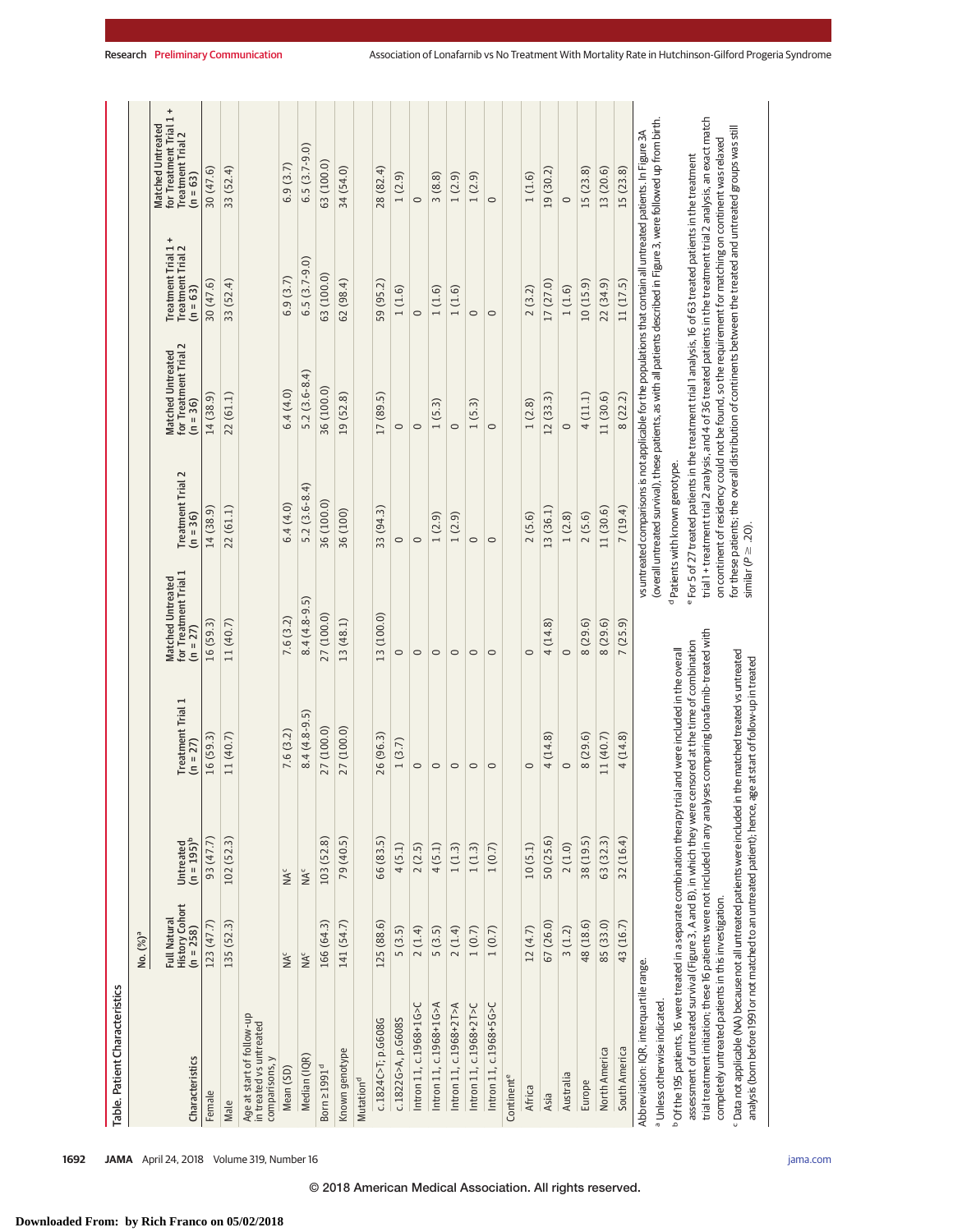# Figure 3. Kaplan-Meier Survival Curves for Untreated and Treated Hutchinson-Gilford Progeria Syndrome Cohorts



Patients treated in treatment trial 1 and treatment trial 2 and **C** matched untreated patients



Number of patients at risk are presented below the x-axis. If any patient in a matched pair was censored, the corresponding match was censored at the same follow-up time and the number at risk decreased. Also shown are numbers of deaths that occurred before or at that time point and after the previous time point on the x-axis. For panel A, time 0 on the x-axis (ie, beginning of patient risk) is date of birth. For panels B-D, time 0 on the x-axis is defined for each matched pair as the age at treatment initiation for the treated patient in the matched pair. Panel A: The untreated cohort includes all patients never treated (median follow-up time, 11.8 [interquartile range {IOR}, 7.8-15.2] years); treated patients were also included but were censored at age of treatmentinitiation (median follow-up time,6.0 [IQR, 3.5-8.9]years). Therewere 124 deaths among 258 patients. Mean and median survival times were 14.5 years and 14.6 years, respectively. Median follow-up time was 9.9 (IQR, 5.7-14.0) years. Panel B: For

descending frequencywas North America, Asia, South America, Europe, Africa, and Australia; the genotypewas known for all 63 treated patients (100%).

# Mortality Rate Among Untreated Patients

Figure 3A presents the Kaplan-Meier survival curve for untreated HGPS patients plus treated patients censored at treat-



**D** Patients treated in treatment trial 2 and matched untreated patients



treatment trial 1, there was 1 death in 27 treated patients and there were 9 deaths in 27 matched untreated patients.  $P = .04$  based on Cox proportional hazards regression conditioned on the matched pair. Median follow-up time was 2.2 (IQR, 1.9-2.2) years for treated and 2.1 (IQR, 1.0-2.2) years for untreated patients. Panel C: For treatment trial 1 + treatment trial 2, there were 4 deaths in 63 treated patients and 17 deaths in 63 matched untreated patients. P = .03 based on Cox proportional hazards regression conditioned on the matched pair. The median follow-up time was 2.2 (IQR, 1.4-2.3) years for treated and 1.7 (IQR, 0.6-2.2) years for untreated patients. Panel D: For treatment trial 2, there were 3 deaths in 36 treated patients and 8 deaths in 36 matched untreated patients.  $P = 0.18$  based on Cox proportional hazards regression conditionedonthematchedpair.Themedian follow-uptimewas2.0 (IQR, 1.3-2.5)years for treated patients and 1.9 (IQR, 1.0-2.4) years for untreated patients.

ment initiation, with follow-up starting at birth (n = 258). Of these, 124 (48.1%) died. Mean and median survival ages were 14.5 years and 14.6 years, respectively.

There was no significant difference in untreated patient mortality rates for (1) female vs male patients (HR, 1.42; 95% CI, 0.98-2.04;  $P = .06$ ) (eFigure, A, in the [Supplement\)](https://jama.jamanetwork.com/article.aspx?doi=10.1001/jama.2018.3264&utm_campaign=articlePDF%26utm_medium=articlePDFlink%26utm_source=articlePDF%26utm_content=jama.2018.3264); (2) patients with dates of birth before 1991 vs during or after 1991 (HR, 0.78;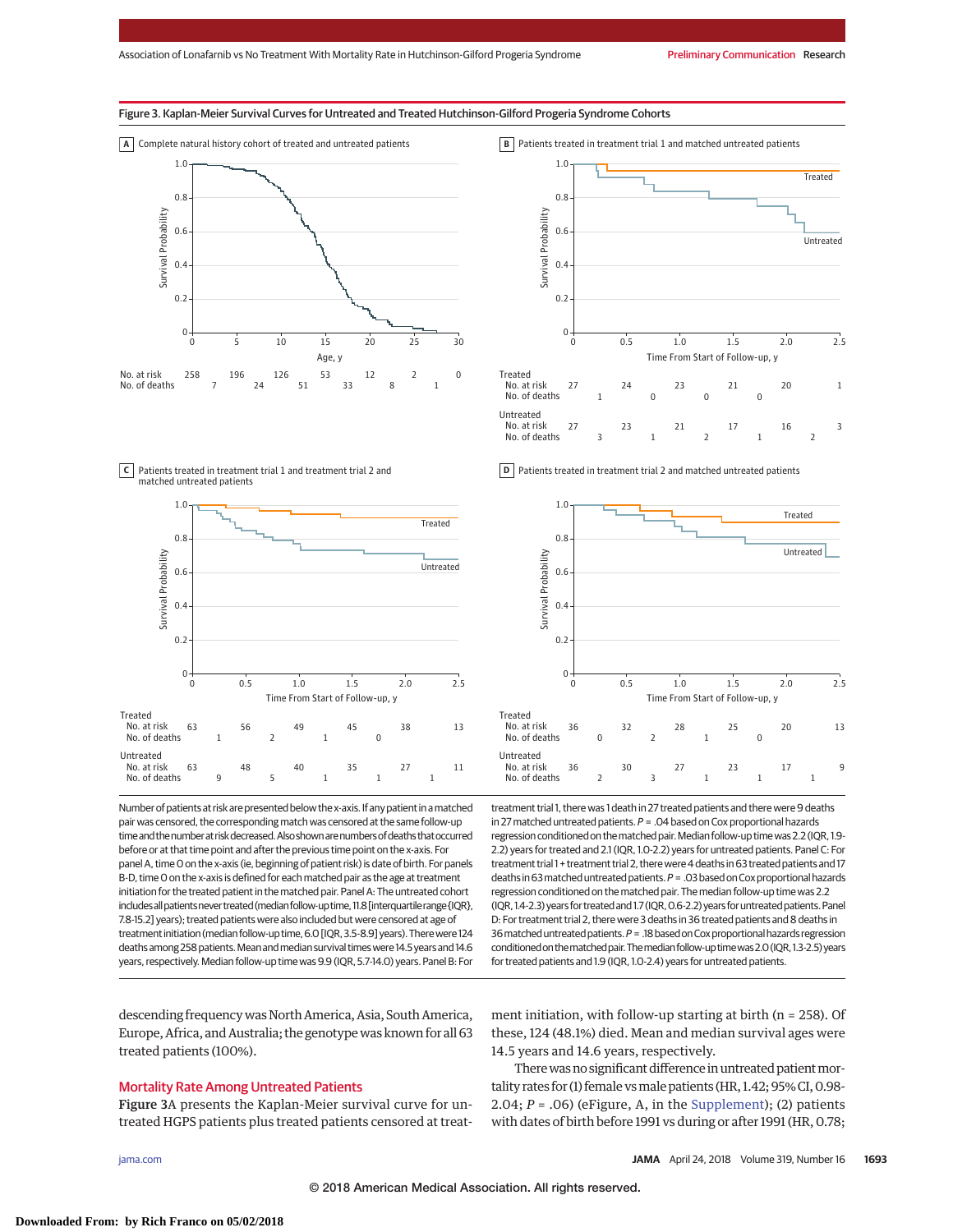95% CI, 0.53-1.14; *P* = .20) (eFigure, B, in the [Supplement\)](https://jama.jamanetwork.com/article.aspx?doi=10.1001/jama.2018.3264&utm_campaign=articlePDF%26utm_medium=articlePDFlink%26utm_source=articlePDF%26utm_content=jama.2018.3264); and (3) completely untreated patients with known genetic diagnoses vs with unknown progerin-producing *LMNA* mutation information (HR, 1.33; 95% CI, 0.91-1.93;*P* = .14) (eFigure, C, in the [Supplement\)](https://jama.jamanetwork.com/article.aspx?doi=10.1001/jama.2018.3264&utm_campaign=articlePDF%26utm_medium=articlePDFlink%26utm_source=articlePDF%26utm_content=jama.2018.3264).

#### Association Between Lonafarnib Treatment and Mortality Rate

There were 103 contemporaneous completely untreated patients. Data for 94 (91.3%) of the 103 untreated patients and 100% of the treated patients were derived from The Progeria Research Foundation International Registry; data for 9 (8.7%) of the 103 completely untreated patients were derived from scientific publications.

In treatment trial 1, the median age at start of follow-up was 8.4 (IQR, 4.8-9.5) years. Treatment was associated with a lower mortality rate among the treated cohort vs the untreated cohort (Figure 3B). There was 1 death (3.7%) among 27 patients in the treated group and there were 9 deaths (33.3%) among 27 patients in the matched untreated group. The conditional unadjusted HR for mortality rates of treated vs untreated patients was 0.12 (95% CI, 0.01-0.93; *P* = .04). One untreated patient did not have complete follow-up, so that patient and the corresponding matched patient were included in the analysis via multiple imputation. Median follow-up time was 2.2 (IQR, 1.9-2.2) years for treated patients and 2.1 (IQR, 1.0-2.2) years for untreated patients.

For the secondary outcome analysis of the combined trials (median age, 6.5 [IQR, 3.7-9.0] years at start of follow-up),mortality was statistically significantly lower in treated patients vsmatched untreated patients (Figure 3C). There were 4 deaths (6.3%) among 63 patients in the treated group and 17 deaths (27.0%) among 63 patients in the matched untreated group. The random-effects meta-analytical conditional HR for treated vs matched untreated patients across the 2 studies was 0.23 (95% CI, 0.06-0.90; *P* = .04). Two untreated patients did not have complete follow-up and were included in the analysis via multiple imputation. Median follow-up time was 2.2 (IQR, 1.4- 2.3) years for treated patients and 1.7 (IQR, 0.6-2.2) years for untreated patients.

For the post hoc analysis of treatment trial 2 (median age, 5.2 [IQR, 3.6-8.4] years at start of follow-up), therewere 3 deaths (8.3%) among 36 patients in the treated group, and 8 deaths (22.2%) among 36 patients in the matched untreated group (Figure 3D). There was no significant difference in mortality between treated and untreated patients (HR, 0.33; 95% CI, 0.07- 1.59;*P* = .17). Two untreated and 3 treated patients did not have complete follow-up, and these patients and their matches were included in the analysis via multiple imputation. Median follow-up time was 2.0 (IQR, 1.3-2.5) years for treated patients and 1.9 (IQR, 1.0-2.4) years for untreated patients.

Results of prespecified sensitivity analyses omitting 2 patients from the untreated group who intended to enroll in treatment trial 1 but could not because of health issues, plus censoring 1 patient in the treated group at age 18.4 years when clinical care was administered, yielded similar HRs and *P* values: HR, 0.09 (95% CI, 0.01-0.70; *P* = .04) for treatment trial 1; HR, 0.11 (95%CI,0.03-0.47;*P* = .01) for the combined trials; and HR,0.33 (95% CI, 0.07-1.59; *P* = .17) for treatment trial 2.

Cause of death was identified in 69 (55%) of 124 deceased untreated patients. Among these 69 deaths, 55 (80%) were due to heart failure; 5 of these were additionally precipitated by superimposed respiratory infection, 1 by complications of surgery, and 1 by a concurrent stroke. Six deaths (9%) were due to head injury. Three deaths (4%) were due to complications of surgery, 2 by cardiac failure possibly precipitated by general anesthesia and 1 by respiratory arrest. Two deaths (3%) were due to stroke, 2 (3%) to trauma from motor vehicle crashes, and 1 (1%) to complications of gastroenteritis and pneumonia.

Cause of death was identified in 4 (100%) of 4 treated patients: 3 (75%) due to heart failure, 1 of which was additionally precipitated by superimposed infectious gastroenteritis, and 1 (25%) due to stroke.

# **Discussion**

Among patients with HGPS, lonafarnib monotherapy compared with no treatment was associated with lower mortality after 2.2 years of follow-up. Association with a lower mortality rate was observed both within a single trial cohort and when additional patients were added from a separate currently ongoing lonafarnib monotherapy trial. Several strategies were used to minimize sample bias. Cohorts were matched on age at treatment initiation, sex, and continent of residency, and analyses were conditioned on the matched pair. Matching was contemporaneous such that medical care was similarly available for both the treated and untreated groups. In addition, untreated matching for each of the 2main analyses (treatment trial 1 and the combined trials) was performed independently such that the matching process was repeated separately for each analysis. A series of sensitivity and subgroup analyses in both the untreated and treated cohorts was also performed; none showed significance.

A previous evaluation of the drug combination of lonafarnib, pravastatin, and zoledronic acid showed an association with a lower mortality rate in patients with HGPS.<sup>5</sup> However, the relative influences of these 3 drugs were not evaluated and are crucial to decisions regarding which medication(s) should be administered to potentially lower mortality in this fatal disease.

Because children with HGPS die of premature atherosclerosis, the lowermortality ratemay have been attributable to cardiovascular and possibly cerebrovascular benefit. This premise is supported by treatment trial 1 showing evidence of decreased carotid-femoral pulse wave velocity, carotid artery wall echodensity, stroke incidence, headache, and seizures.<sup>11,12</sup>

# Limitations

This study had several limitations. First, because of the extreme rarity of the disease, the sample sizes were small, resulting in wide confidence intervals. However, in the primary and larger cohort secondary analyses, the lower mortality rate was statistically significant. Although the raw number of deathswas lower in the treated matched group, sensitivity analysis of the ongoing treatment trial alone was not significant. Second, this was a cohort study with contemporaneous controls, in which datawere gathered from 2 separate clinical trials and an external